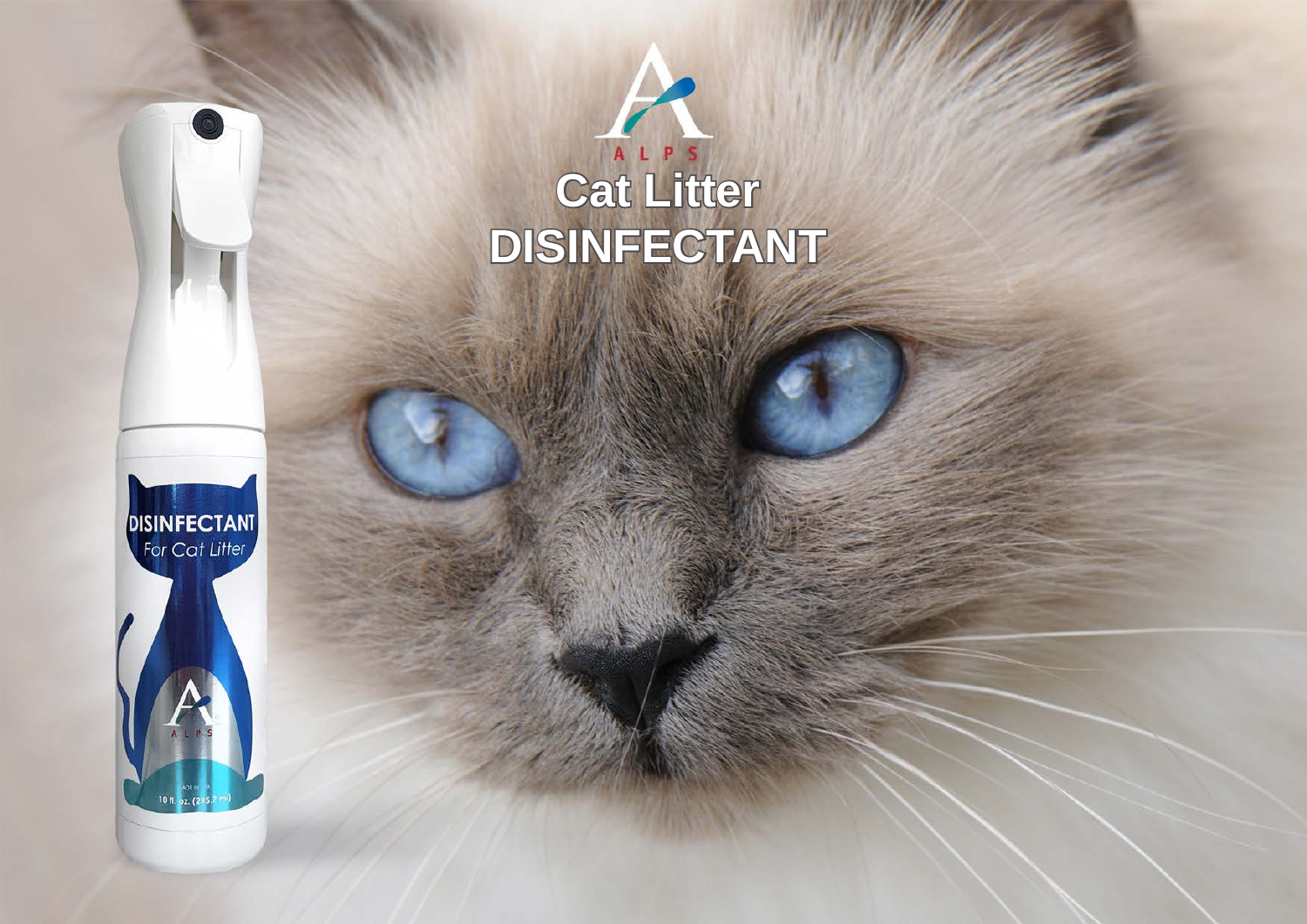



**SPRAY DIRECTLY** ON THE LITTER

#### **A UNIQUE FORMULA FOR AN IMMEDIATE AND LONG LASTING DISINFECTION:**

**Thanks to the special combination of its 2 active ingredients, ALPS cat litter disinfectant can be sprayed directly on the litter, providing immediate and long-term disinfection.**

> **REDUCES THE FOLLOWING VIRUSES AND BACTERIA BY 99.99%: Staphylococcus Aureus Pseudomonas Aeruginosa Enterococcus Hirae Proteus Vulgaris Escherichia Coli Salmonella Typhimurium**

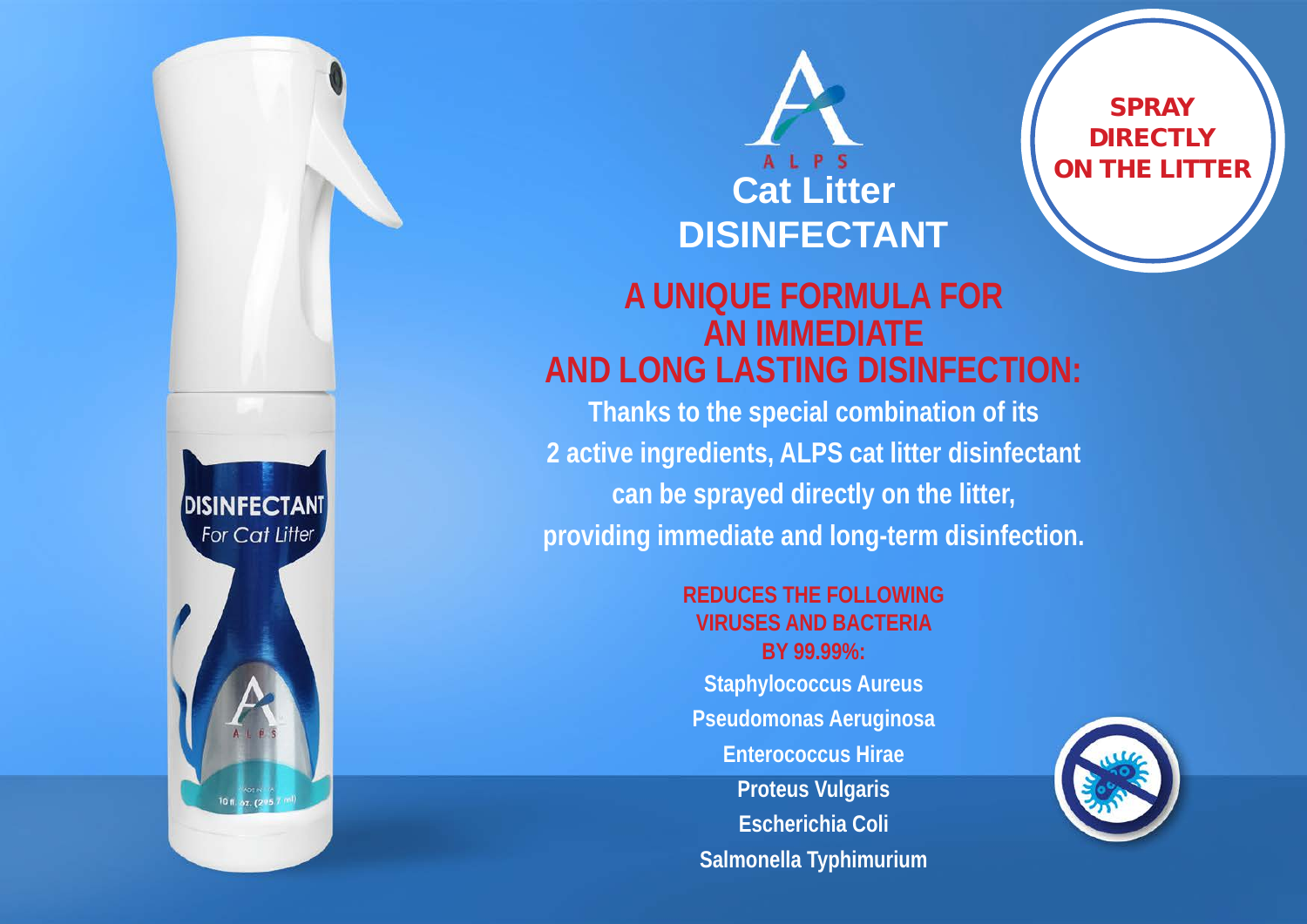## **Cat Litter DISINFECTANT**



**Kills bacteria, protecting your cat and your family from illnesses caused by the cat litter!**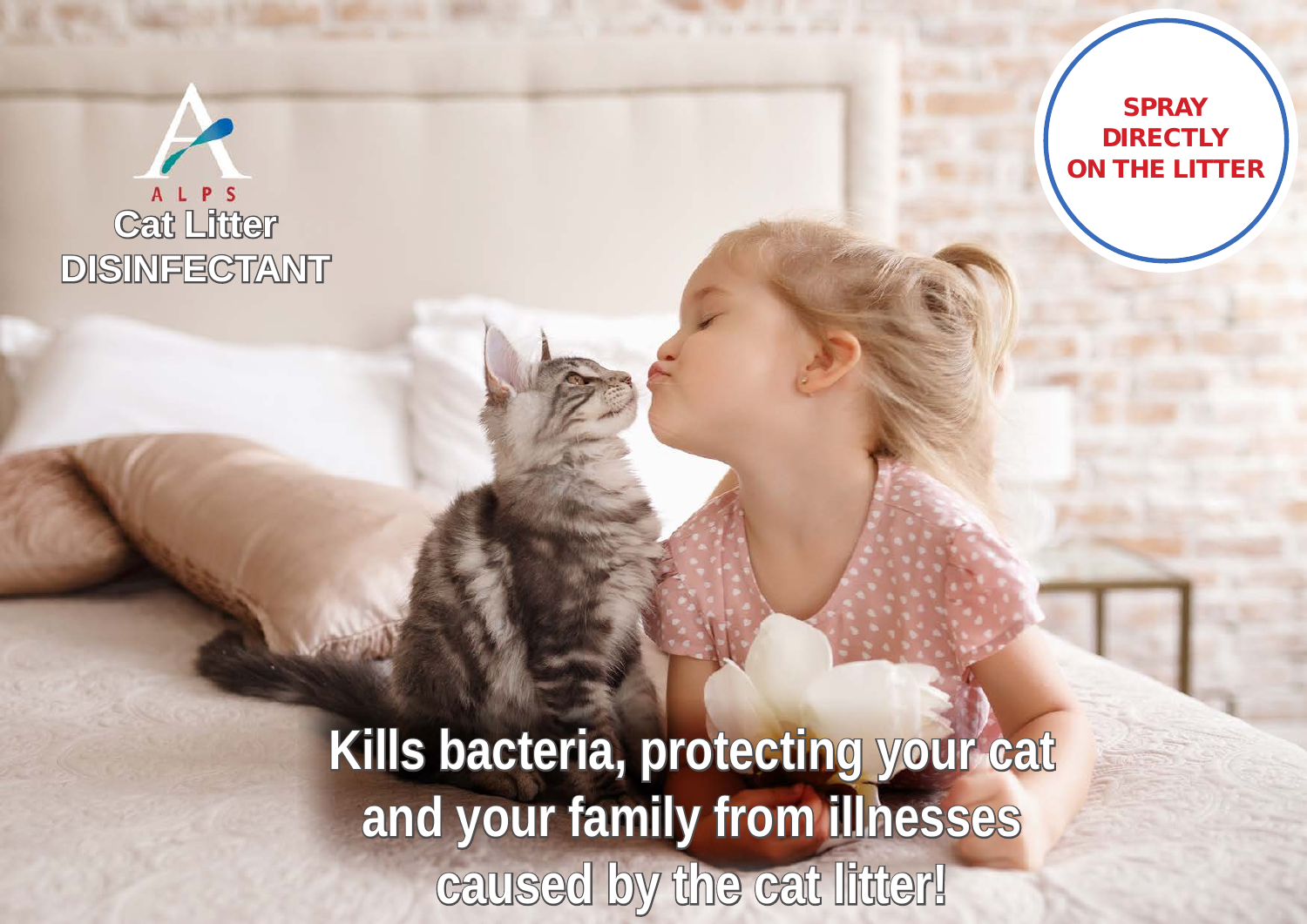**SPRAY DIRECTLY** ON THE LITTER

# **PREVENTS ZOONOTIC DISEASES**

**DISINFECTANT**<br>For Cat Litter

**Cat Litter DISINFECTANT**

**ENSURES PROPER HYGIENE AND CLEANLINESS TO YOU, YOUR FAMILY AND YOUR LITTLE FRIENDS!**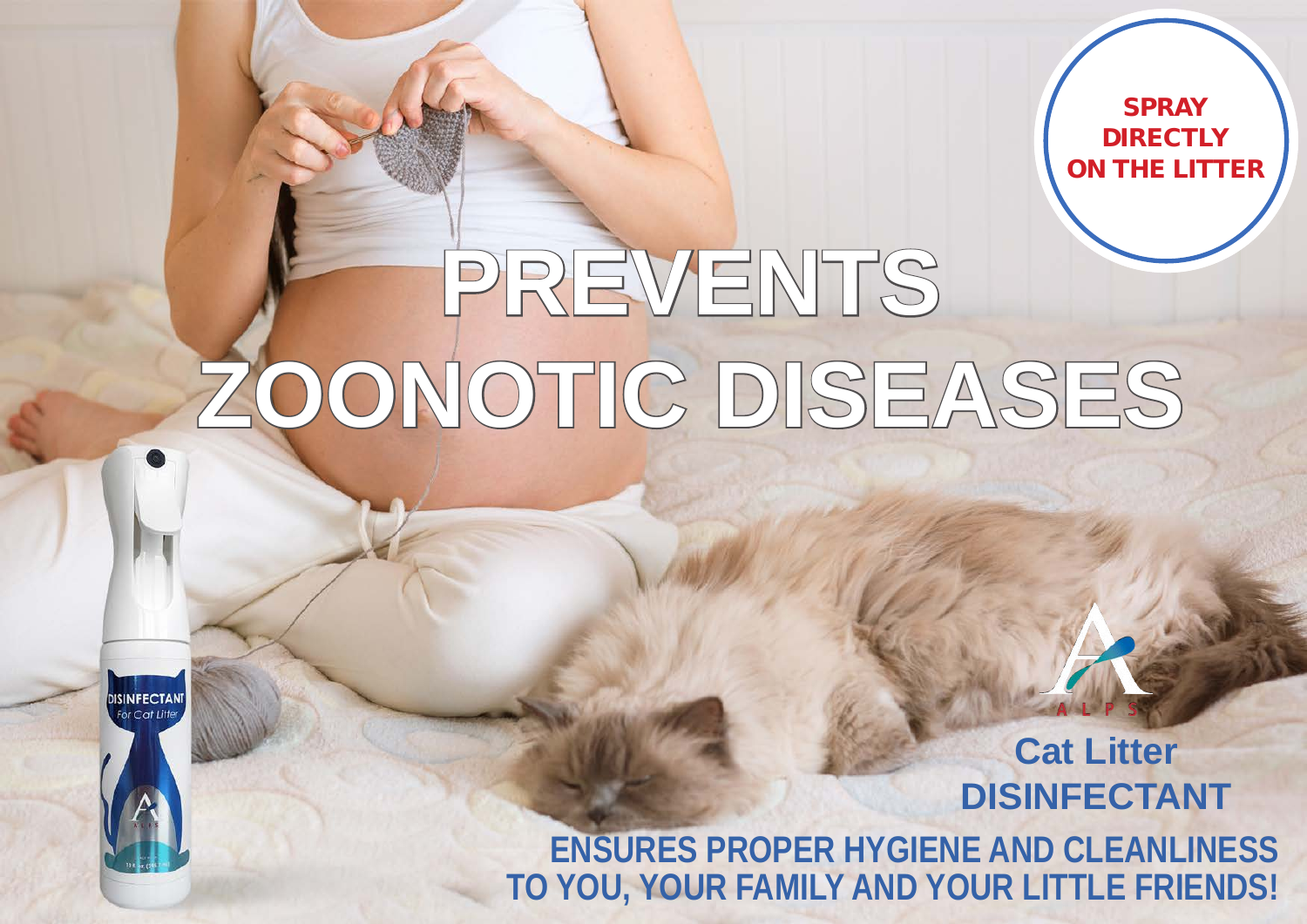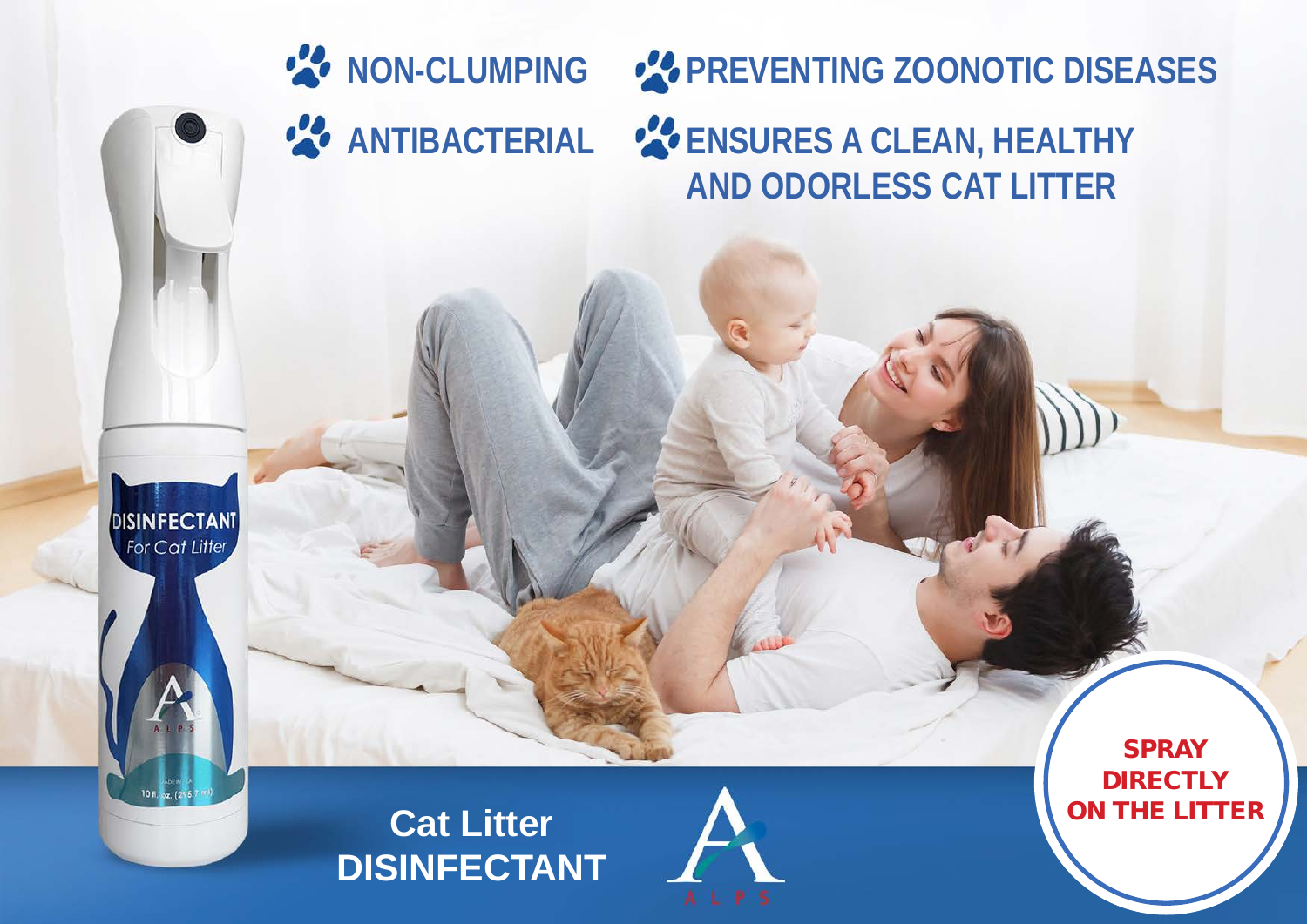

### **PREVENTS CAT SCRATCH DISEASES**



**Cat Litter DISINFECTANT**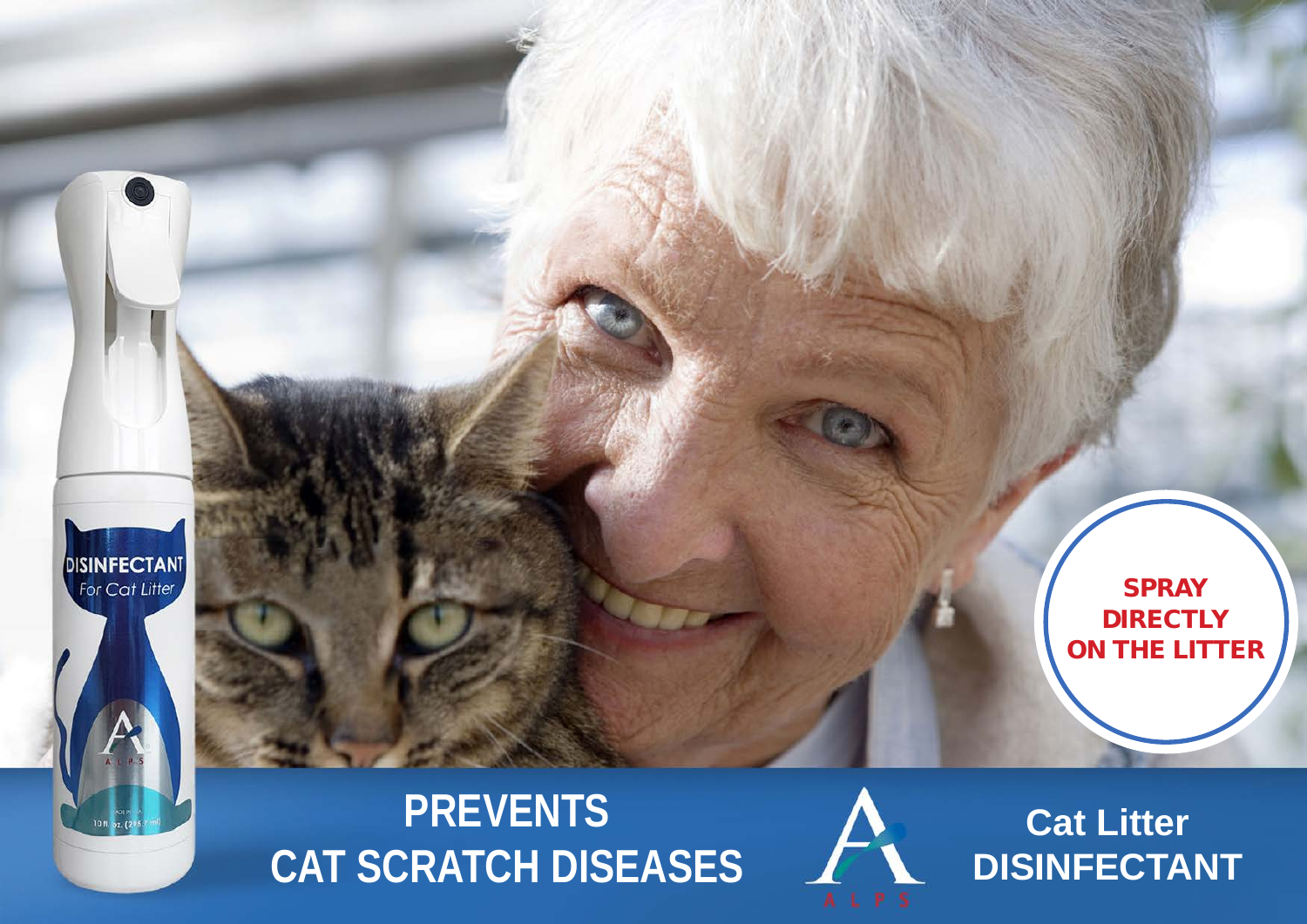**EVAPORATES QUICKLY LEAVING YOU WITH A NON-CLUMPING, ODORLESS CAT LITTER**



### **HOW TO USE IT:**

**HOLD 20-25 CM FROM THE SURFACE OF THE LITTER**

 $\frac{1}{1}$  bottle  $_{+}$  $\frac{1}{1}$  cat = 1 month

**DISINFECTANT** 

**STOP BACTERIA!** 

**SPRAY UP TO 3 TIMES AFTER EVERY SCOOP**

**SPRAY DIRECTLY** ON THE LITTER

**Cat Litter**

**DISINFECTANT**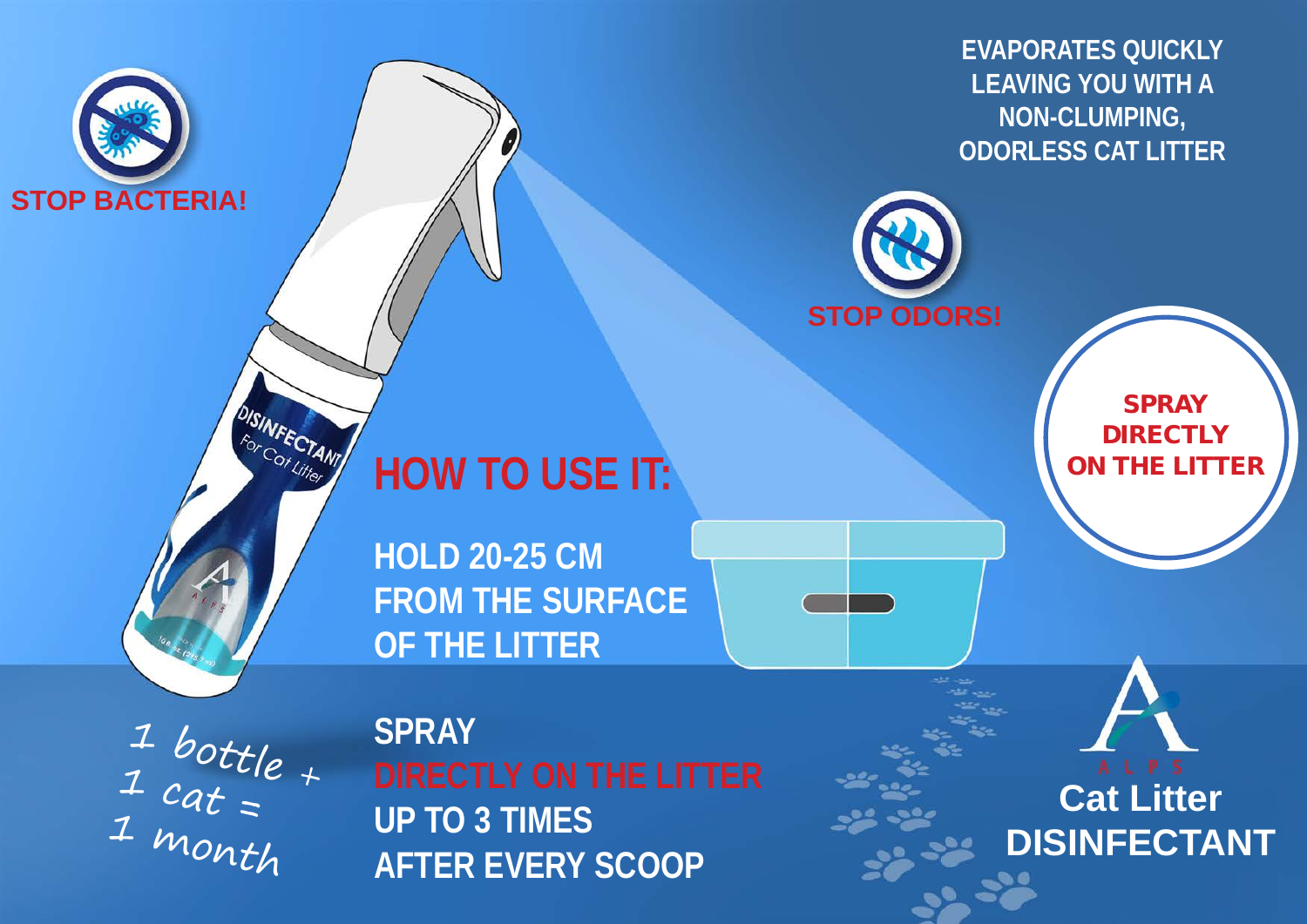## **Learn more**

**Take a look at our tutorial video for a proper use of ALPS Cat Litter Disinfectant:**



#### **See how ALPS Cat Litter Disinfectant eliminates the remaning bacteria in the cat litter:**